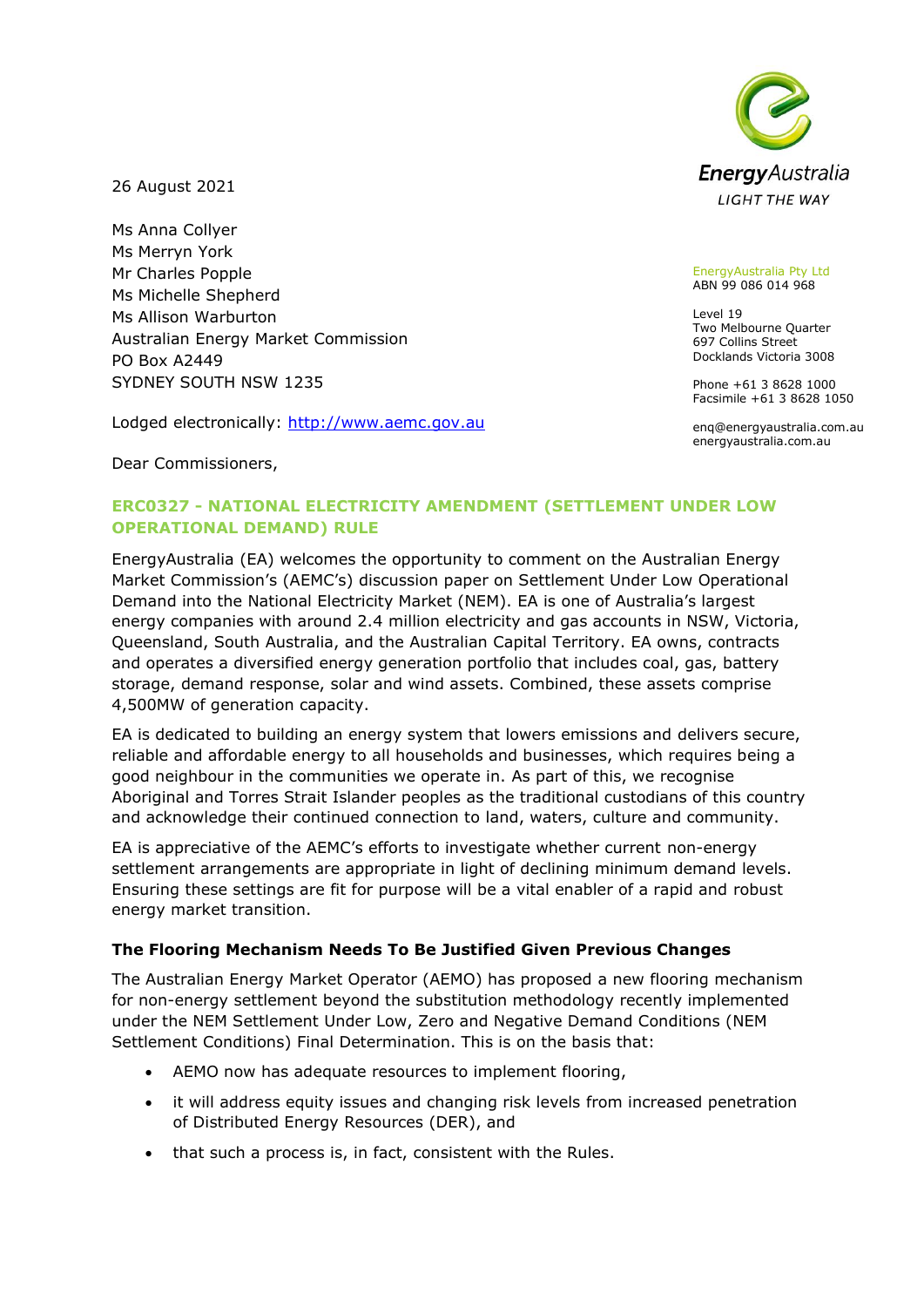In principle, EA agrees that flooring would be an equitable and practicable mechanism for non-energy settlement. Indeed, had AEMO undertaken a more comprehensive analysis and articulation of flooring as part of the earlier rule change process, it is likely we would have supported it. However, with the substitution methodology now in place, EA questions whether the flooring solution is required and will be net beneficial.

AEMO contends that the continued acceleration in the uptake of DER will increase the risks of inequitable non-settlement outcomes. However, AEMO has provided no new information to substantiate this claim nor quantify how material the costs associated with any such risks might be. Lacking such evidence, it is hard to see how the equity conclusions in July's NEM Settlement Conditions Final Determination can be seen as being out of date or incorrect and, therefore, should be overturned. That is, with participants and the AEMC agreeing that the 150MWh substitution rule would adequately address most non-energy settlement equity concerns. Further, that any residual equity risks would be minimised by the short period before the long-term nonenergy settlement solution in the Integrating Energy Storage rule change is implemented.

With little evidence being presented for additional benefit beyond the substitution methodology, it would seem the costs of implementing a flooring solution would have to be exceeding low for there to be an overall net market benefit. In particular, noting that costs have already been incurred to implement the substitution solution and that delays to the 5 Minute and Global Settlement projects may further complicate flooring implementation and timing. Although we do not envision a large cost impact to our systems and processes to accommodate flooring, we note that this may not be true of other market participants given differences in settlement technology, IT resourcing and funding arrangements.

Taking the foregoing into account, EA would support a new flooring mechanism if:

- additional net market benefits beyond the substitution solution can be demonstrated, or
- the costs and risks of introducing flooring are deemed to be so low that it can be considered a no-cost, no-regrets action.

## **AEMO's Interpretation Of The Rules Needs Further Consideration**

Following a re-examination of the Rules, AEMO now considers that the proposed flooring approach is how non-energy settlement should have been undertaken since NEM inception. EA does not consider the AEMO reinterpretation is conclusive, with a definitive answer possibly requiring contextual confirmation from the AEMC staff that made the original rule. This may not be achievable, but if it is and AEMO's reinterpretation is considered to be correct, it raises many startling questions. That is, with AEMO having effectively been in breach of its duties as the market operator for a significant time. Foremost amongst these issues is what should be done regarding previous non-energy settlements that would now be seen as incorrect.

EA stresses that it would be an extremely burdensome undertaking for market participants to try to identify, recalculate and unwind historical non-energy settlement payments going back to NEM inception at this point. Beyond introducing further additional costs to participants in helping AEMO to correct its previously mistaken interpretation, it is hard to see how this could be achieved practically, legally or equitably. That is, with customers having changed retailers, gone out of business,